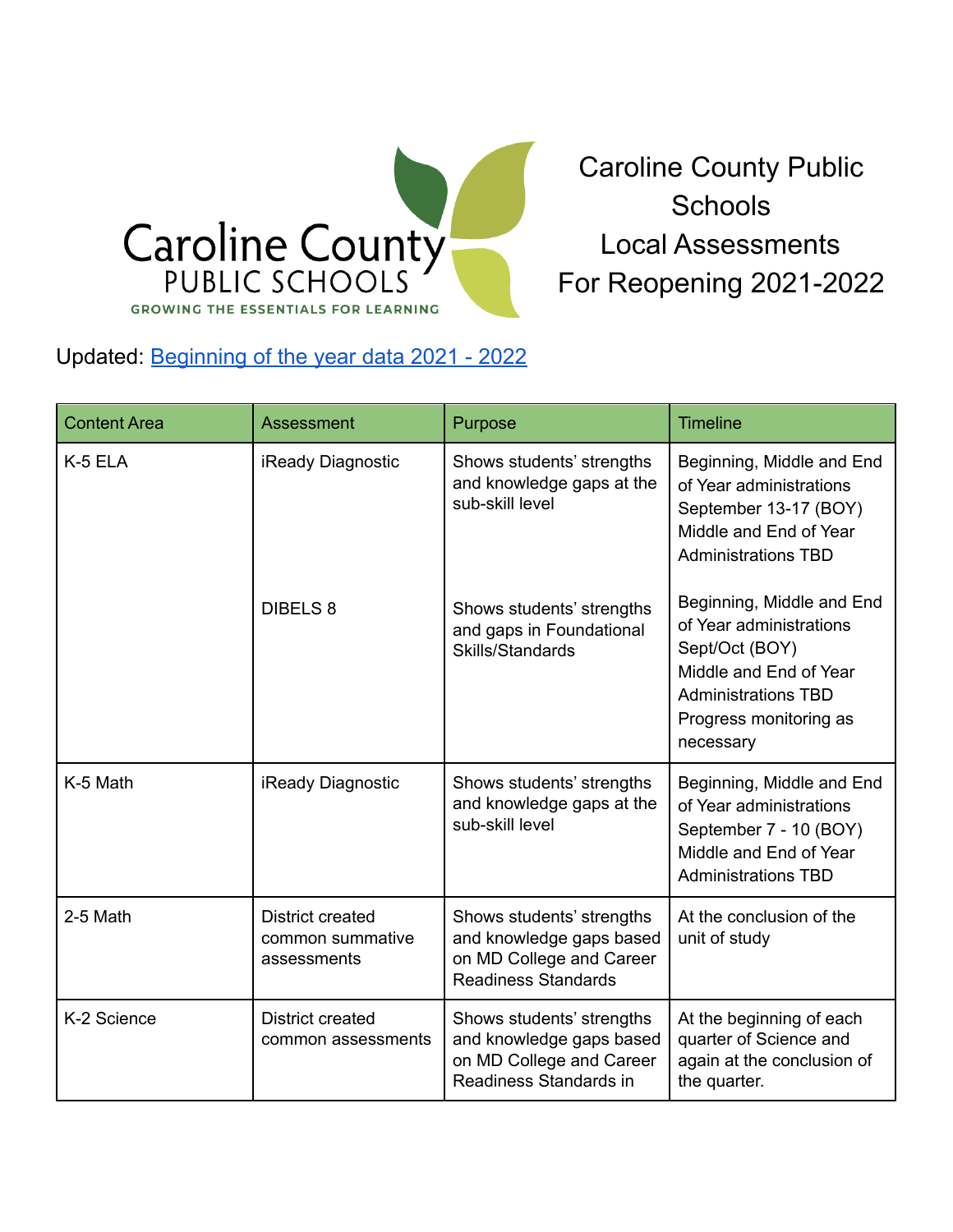|                    |                                                     | Science.                                                                                                                                                                                                                                                                                                                                                                                                                                                                                                                                       |                                                                                                                                        |
|--------------------|-----------------------------------------------------|------------------------------------------------------------------------------------------------------------------------------------------------------------------------------------------------------------------------------------------------------------------------------------------------------------------------------------------------------------------------------------------------------------------------------------------------------------------------------------------------------------------------------------------------|----------------------------------------------------------------------------------------------------------------------------------------|
| 3-5 Science        | District created<br>common assessments              | To evaluate students of all<br>learning styles with a range<br>of assessment types, from<br>multiple choice formatted<br>assessments, open-ended<br>response, rubric-based<br>performance assessments,<br>Claim-Evidence-Reasoning<br>challenges, to<br>interactive/virtual<br>assessments. By assigning<br>assessments to students<br>online, teachers can<br>access data on individual<br>performance and sculpt<br>lessons to meet students<br>where they are weakest<br>while supporting those that<br>already understand the<br>material. | At the beginning of each<br>quarter of Science and<br>again at the conclusion of<br>the quarter.                                       |
| K-5 Social Studies | <b>District Created</b>                             | Shows students' strengths<br>and knowledge gaps based<br>on MD College and Career<br><b>Readiness Standards</b>                                                                                                                                                                                                                                                                                                                                                                                                                                | Prior to each unit of study<br>and again at the conclusion<br>of the unit of study                                                     |
| 6-8 ELA            | iReady Reading<br>Diagnostic                        | Shows students' strengths<br>and knowledge gaps at the<br>sub-skill level                                                                                                                                                                                                                                                                                                                                                                                                                                                                      | September 9th-14th                                                                                                                     |
| 6-8 Math           | <b>iReady Diagnostic</b>                            | Shows students' strengths<br>and knowledge gaps at the<br>sub-skill level                                                                                                                                                                                                                                                                                                                                                                                                                                                                      | Beginning, Middle and End<br>of Year administrations<br>September 7 - 10 (BOY)<br>Middle and End of Year<br><b>Administrations TBD</b> |
| 6-8 Math           | District created<br>common summative<br>assessments | Shows students' strengths<br>and knowledge gaps based<br>on MD College and Career<br><b>Readiness Standards</b>                                                                                                                                                                                                                                                                                                                                                                                                                                | At the conclusion of the<br>unit of study                                                                                              |
| 6-8 Science        | <b>District created</b><br>common assessments       | To evaluate students of all<br>learning styles with a range<br>of assessment types, from<br>multiple choice formatted                                                                                                                                                                                                                                                                                                                                                                                                                          | Beginning of the year, mid<br>year, and at the end of the<br>year                                                                      |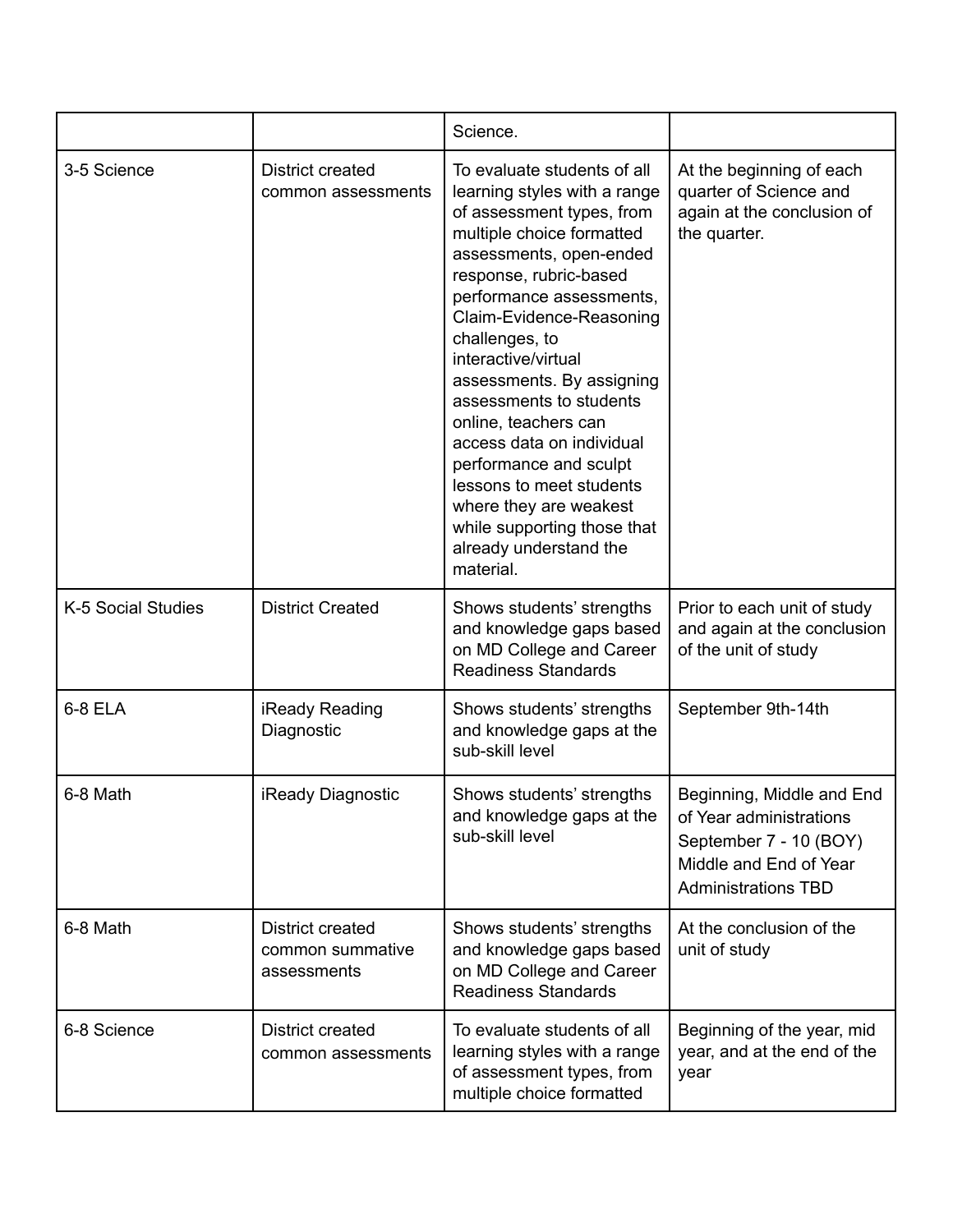|                    |                                                                                               | assessments, open-ended<br>response, rubric-based<br>performance assessments,<br>Claim-Evidence-Reasoning<br>challenges, to<br>interactive/virtual<br>assessments. By assigning<br>assessments to students<br>online, teachers can<br>access data on individual<br>performance and sculpt<br>lessons to meet students<br>where they are weakest<br>while supporting those that<br>already understand the<br>material.            |                                                                                    |
|--------------------|-----------------------------------------------------------------------------------------------|----------------------------------------------------------------------------------------------------------------------------------------------------------------------------------------------------------------------------------------------------------------------------------------------------------------------------------------------------------------------------------------------------------------------------------|------------------------------------------------------------------------------------|
| 6-8 Social Studies | <b>District Created</b>                                                                       | Shows students' strengths<br>and knowledge gaps based<br>on MD College and Career<br><b>Readiness Standards</b>                                                                                                                                                                                                                                                                                                                  | Prior to each unit of study<br>and again at the conclusion<br>of the unit of study |
| <b>HS ELA</b>      | My Perspectives<br>diagnostic assessment<br>District created writing<br>diagnostic assessment | Shows students' strengths<br>and knowledge gaps based<br>on MD College and Career<br><b>Readiness Standards</b>                                                                                                                                                                                                                                                                                                                  | September 7-8<br>September 9-10                                                    |
| <b>HS Math</b>     | Depends on the<br>Course:<br>Agile Mind<br>iReady Diagnostic<br><b>District Created</b>       | Agile Mind-Assessments<br>match the content of the<br>standards-and will be<br>used to evaluate student<br>understanding of concepts<br>and skills necessary for<br>mastery.<br>iReady- Shows students'<br>strengths and knowledge<br>gaps at the sub-skill level<br>District Created- based on<br>NCTM research, formative<br>assessments will change<br>teachers' instruction for the<br>next instructional cluster or<br>unit | Prior to each unit of study<br>and again at the conclusion<br>of the unit of study |
| <b>HS Science</b>  | District created<br>common assessments                                                        | To evaluate students of all<br>learning styles with a range                                                                                                                                                                                                                                                                                                                                                                      | Beginning of the semester<br>and at the end of the                                 |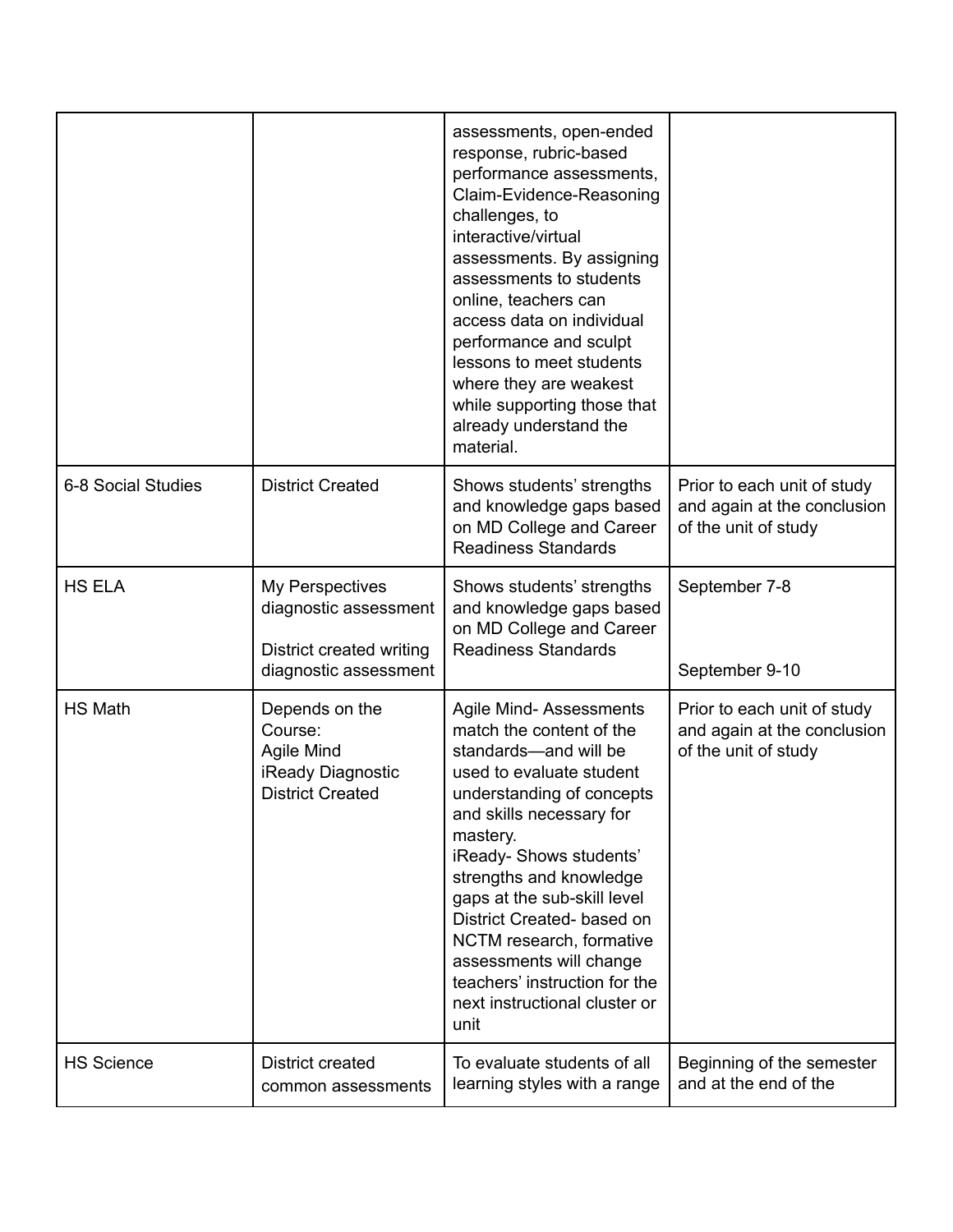|                                     |                                       | of assessment types, from<br>multiple choice formatted<br>assessments, open-ended<br>response, rubric-based<br>performance assessments,<br>Claim-Evidence-Reasoning<br>challenges, to<br>interactive/virtual<br>assessments. By assigning<br>assessments to students<br>online, teachers can<br>access data on individual<br>performance and sculpt<br>lessons to meet students<br>where they are weakest<br>while supporting those that<br>already understand the<br>material. | semester                                                                           |
|-------------------------------------|---------------------------------------|---------------------------------------------------------------------------------------------------------------------------------------------------------------------------------------------------------------------------------------------------------------------------------------------------------------------------------------------------------------------------------------------------------------------------------------------------------------------------------|------------------------------------------------------------------------------------|
| <b>HS Social Studies</b>            | <b>District Created</b>               | Shows students' strengths<br>and knowledge gaps based<br>on MD College and Career<br><b>Readiness Standards</b>                                                                                                                                                                                                                                                                                                                                                                 | Prior to each unit of study<br>and again at the conclusion<br>of the unit of study |
| World Language                      | <b>District Created</b>               | Shows students' strengths<br>and knowledge gaps based<br>on MD College and Career<br><b>Readiness Standards</b>                                                                                                                                                                                                                                                                                                                                                                 | September 8th -<br>September 18th                                                  |
| Career Technical<br>Education (CTE) | <b>Teacher Created</b><br>Assessments | Shows students' level of<br>knowledge and<br>understanding of Career<br>Technical standards. Data<br>from the teacher created<br><b>CTE</b> assessments will<br>guide instruction and show<br>standards that need to be<br>retaught, reviewed, as well<br>as those that are mastered.                                                                                                                                                                                           | September 2-<br>September 10                                                       |

[iReady](https://drive.google.com/file/d/1C3cVFK3kSa0B_VlEieZngsFxxnNysnFc/view?usp=sharing) Norms Tables [myPerspectives](https://drive.google.com/file/d/1krok6oYNoP9yPMjo9CQNDGZXFMOxRJl2/view?usp=sharing) Evidence of Effectiveness DIBELS 8 [Benchmark](https://drive.google.com/file/d/1VozS9ZNccClK4sJvIuCPzUPxrbeOQTQj/view?usp=sharing) Goals

Caroline County Public Schools will use the following data sources as baseline data: 2021 MSDE Early Fall Diagnostic Assessments (September 13 - October 22, 2021) and Local Diagnostics given 3 times during the